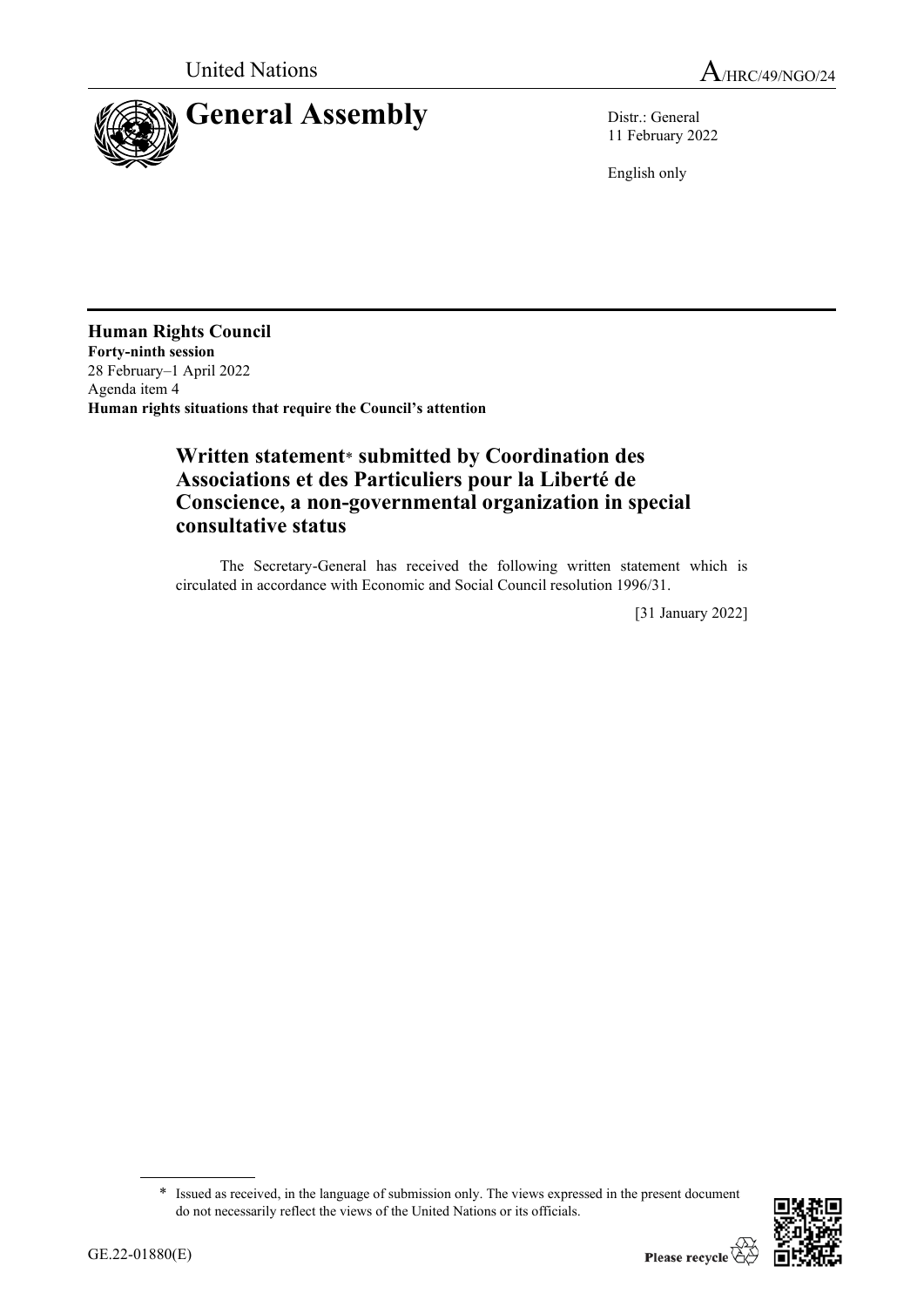## **The worsening human rights situation in Balochistan**

CAP Liberté de Conscience is deeply concerned about the situation in Balochistan which has been monitored for years by the Brussels-based NGO Human Rights Without Frontiers.

In the ongoing conflict between Baloch and Pakistan, forced disappearances and illegal detentions are being used against the Baloch national resistance. Abducting political activists, poets, students, journalists, intellectuals and human rights activists, keeping them in illegal detention, inflicting inhuman torture and then dumping their mutilated bodies in remote and desolate areas in Balochistan has been one of the tools in the Pakistani war in Balochistan.

The gross violation of human rights in Balochistan needs immediate attention and intervention from the international community.

In a crude colonial way, the state of Pakistan is ruthlessly exploiting the natural resources of Balochistan for the benefit of ruling Punjab. The advent of China as a new colonial power in the region in collaboration with the Pakistani military is fast draining the land and sea resources of Balochistan. It has already depleted the gold and uranium, and other valuable deposits in many parts of Balochistan and the Baloch coast is nearly void of marine life, which has been the backbone of the economy of coastal regions of Balochistan for centuries.

With the planned and systematic efforts by the state, thousands of years old Balochi language is on the verge of extinction. The Baloch children are forced to adopt an alien language Urdu which has been declared as the national language of the religious state. Cultural and social traditions which are cherished by the Baloch and are essential parts of their national identity are being ridiculed by state media and in the school curriculum as un-Islamic. This is alarming as the whole existence of a people as a nation is in danger.

## **Kill and dump policy: The death squads**

Anti-social and extremist religious elements organised by state security agencies in various regions of Balochistan are being used in kidnapping and dumping bodies of political activists. They are popularly known in Balochistan as the army's 'death squads'. They act in conjunction with security forces. In most of the documented cases, the perpetrators acted openly in broad daylight, sometimes in busy public areas, with apparently little concern for the presence of numerous witnesses. Several human rights activists, political and social figures, writers, singers, and poets have become victims of target killings by security agencies and their proxy death squads since the present conflict.

The verified numbers of killed and missing persons during the last 15 years are thousands. Nearly a million people have been internally displaced. Thousands have fled the country and now live as refugees in various countries. Several Baloch refugees in neighbouring Afghanistan and the Islamic Republic of Iran had been chased, harassed and even physically wiped out by assassins hired by secret services.

## **Forced disappearances and illegal detentions**

The security agencies pick up human rights activists, journalists, poets, doctors, teachers, political leaders, student activists, and tribal elders and keep them incommunicado for years. These people are dubbed "the missing persons". On many occasions, the mutilated dead bodies of some missing persons have been found, but the fate of thousands of such persons is still uncertain. From 2010 to 2021, the total number of missing persons is 4832.

Balochistan is in turmoil. The people are living in a state of siege. The tale of blood and tears in Balochistan is continuing. In a violent response to the demand of the Baloch people for the right of self-determination, the state has unleashed a reign of terror with accompanying gross human rights violations. The Baloch are facing a brutal military operation that has resulted in unimaginable losses in men and material. Destruction and burning of the Baloch settlements and displacement of thousands are acts of terror perpetrated by the Pakistani state. In a planned way, the security agencies are trying to wipe out the cream of the Baloch society physically.